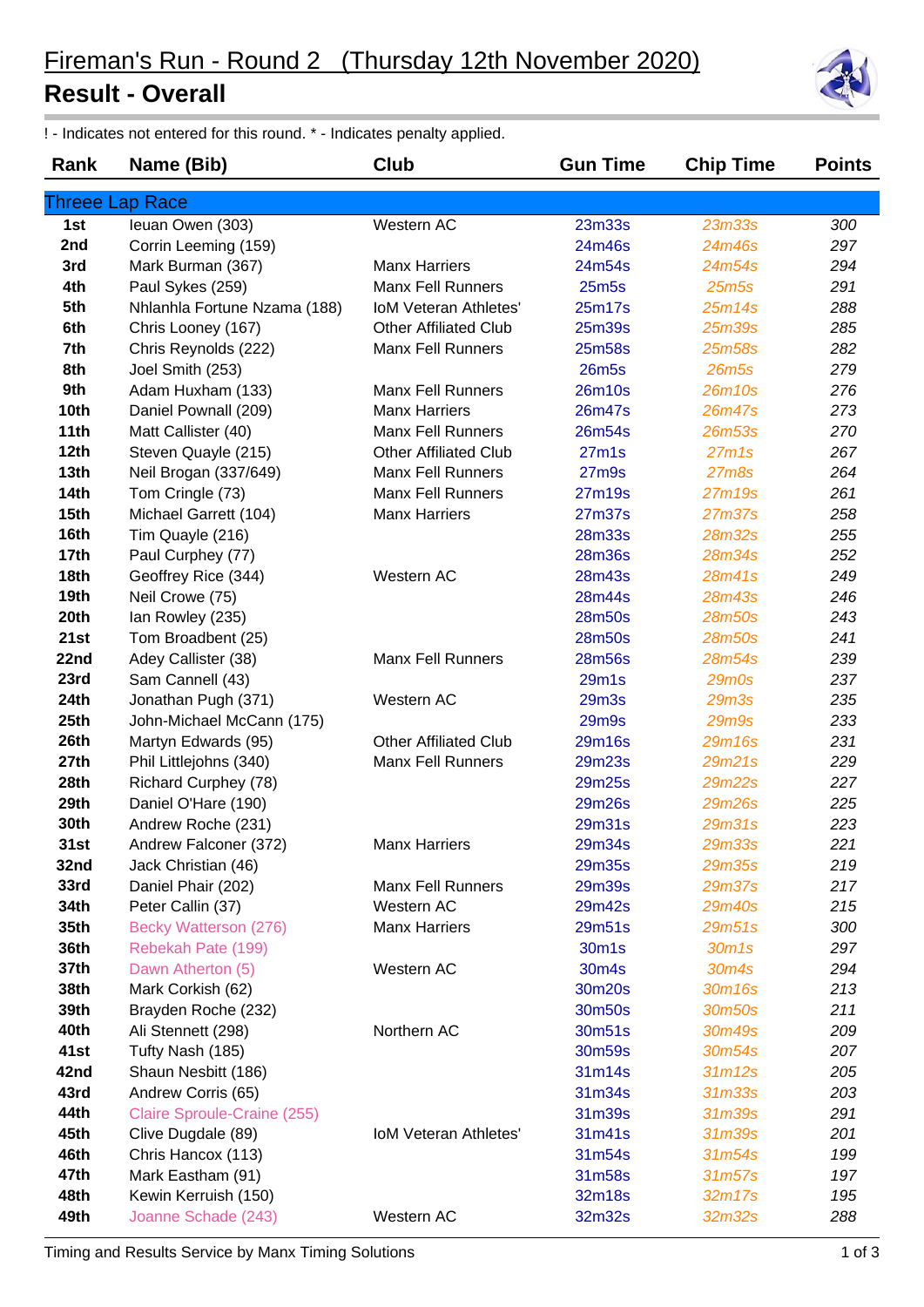## **Result - Overall**



| Rank         | Name (Bib)               | Club                         | <b>Gun Time</b>   | <b>Chip Time</b>  | <b>Points</b> |
|--------------|--------------------------|------------------------------|-------------------|-------------------|---------------|
| <b>50th</b>  | Jim Reid (220)           | <b>Manx Fell Runners</b>     | 32m39s            | 32m37s            | 193           |
| <b>51st</b>  | Mark Spiers (347)        |                              | 32m40s            | 32m37s            | 191           |
| 52nd         | Bernie Johnson (139)     | <b>IoM Veteran Athletes'</b> | 32m45s            | 32m45s            | 285           |
| 53rd         | Jonathan Leece (351)     | Northern AC                  | 32m54s            | 32m51s            | 189           |
| <b>54th</b>  | Aaron Schade (241)       | Western AC                   | 32m55s            | 32m52s            | 187           |
| <b>55th</b>  | Gary Sherry (246)        | Northern AC                  | 32m57s            | 32m54s            | 185           |
| <b>56th</b>  | David McCallum (174)     |                              | 32m59s            | 32m53s            | 183           |
| <b>57th</b>  | Stephen Brown (27)       | <b>IoM Veteran Athletes'</b> | 33m1s             | 32m57s            | 132           |
| 58th         | Andy McKnight (322)      |                              | 33m4s             | 33m0s             | 131           |
| 59th         | Matt Cory (66)           |                              | 33m7s             | 33m2s             | 130           |
| 60th         | Jamie Pope (206)         | Western AC                   | 33m18s            | 33m12s            | 129           |
| 61st         | George Crossley (74)     |                              | 33m25s            | 33m21s            | 128           |
| 62nd         | Leigh Kennaugh (148)     | Northern AC                  | 33m30s            | 33m28s            | 127           |
| 63rd         | Matthew Gold (330)       |                              | 33m38s            | 33m36s            | 126           |
| 64th         | Dave Rielly (228)        | <b>Manx Fell Runners</b>     | 33m42s            | 33m38s            | 125           |
| 65th         | Carrie Wernham (280)     | <b>Manx Harriers</b>         | 33m44s            | 33m44s            | 282           |
| 66th         | Connor Sullivan (343)    |                              | 33m45s            | 33m42s            | 124           |
| 67th         | Caroline Moran (179)     |                              | 33m52s            | 33m49s            | 279           |
| 68th         | Andrew Dawson (84)       | <b>Manx Harriers</b>         | 33m54s            | 33m50s            | 123           |
| 69th         | Niamh Goddard (109)      | Northern AC                  | 33m54s            | 33m54s            | 276           |
| 70th         | Helen Simpson (248)      | <b>IoM Veteran Athletes'</b> | 34m10s            | 34m10s            | 273           |
| 71st         | Harriet Hancox (114)     |                              | 34m13s            | 34m11s            | 270           |
| 72nd         | Aimee Dunne (90)         | <b>Manx Fell Runners</b>     | 34m14s            | 34m11s            | 267           |
| 73rd         | Graham Burden (30)       |                              | 34m26s            | 34m23s            | 122           |
| 74th         | Jenna Singer (249)       |                              | 34m27s            | 34m27s            | 264           |
| 75th         | Nicola Bowker (18)       | Northern AC                  | 34m33s            | 34m30s            | 261           |
| 76th         | Keira Heavey (123)       |                              | 34m43s            | 34m43s            | 258           |
| 77th         | Shane Larkin (156)       |                              | 34m44s            | 34m41s            | 121           |
| 78th         | Rob Temple (263)         |                              | 34m47s            | 34m42s            | 120           |
| 79th         | David Hidgson (125)      | <b>Other Affiliated Club</b> | 34m50s            | 34m47s            | 119           |
| 80th         | Stephen Schuster (352)   |                              | 34m51s            | 34m46s            | 118           |
| <b>81st</b>  | Max Singer (250)         |                              | 35m2s             | 34m58s            | 117           |
| 82nd         | Sarah Winrow (286)       |                              | 35m2s             | 35m2s             | 255           |
| 83rd         | Helen Christian (45)     |                              | 35m7s             | 35m4s             | 252           |
| 84th         | Andrew Wilkinson (283)   | Northern AC                  | 35m9s             | 35 <sub>m6s</sub> | 116           |
| 85th         | Lawrence Dyer (336)      | Northern AC                  | 35m10s            | 35 <sub>m6s</sub> | 115           |
| 86th         | Kathy Lane (155)         | IoM Veteran Athletes'        | 35m20s            | 35m20s            | 249           |
| 87th         | Callum Staley (256)      |                              | 35m31s            | 35m27s            | 114           |
| 88th         | Matthew Mylchreest (183) |                              | 35m40s            | 35m37s            | 113           |
| 89th         | Jonny Harding (117)      |                              | 35m42s            | 35m35s            | 112           |
| 90th         | Mario Ricciardi (224)    | <b>Manx Harriers</b>         | 35m46s            | 35m44s            | 111           |
| 91st         | Huw Jones (141)          | <b>Manx Fell Runners</b>     | 36m <sub>5s</sub> | 35m59s            | 110           |
| 92nd         | Paul Craine (70)         | <b>Manx Fell Runners</b>     | 36m9s             | 36m4s             | 109           |
| 93rd         | Stephen Dorricott (87)   | Northern AC                  | 36m20s            | 36m17s            | 108           |
| 94th         | Chris Wade (271)         | <b>Manx Fell Runners</b>     | 36m40s            | 36m34s            | 107           |
| 95th         | Daithi Oregan (191)      |                              | 36m46s            | 36m40s            | 106           |
| 96th         | Rachel Beattie (7)       |                              | 36m46s            | 36m45s            | 246           |
| 97th         | Berti Convery (56)       |                              | 36m52s            | 36m52s            | 243           |
| 98th         | Cameron Crabtree (69)    |                              | 37m6s             | 37m0s             | 105           |
| 99th         | Simon Cooper (57)        | Western AC                   | 37m13s            | 37m8s             | 104           |
| <b>100th</b> | Andrew Quirk (217)       |                              | 37m28s            | 37m24s            | 103           |
| <b>101st</b> | Jane Rose (233)          | <b>Manx Fell Runners</b>     | 37m31s            | 37m29s            | 241           |